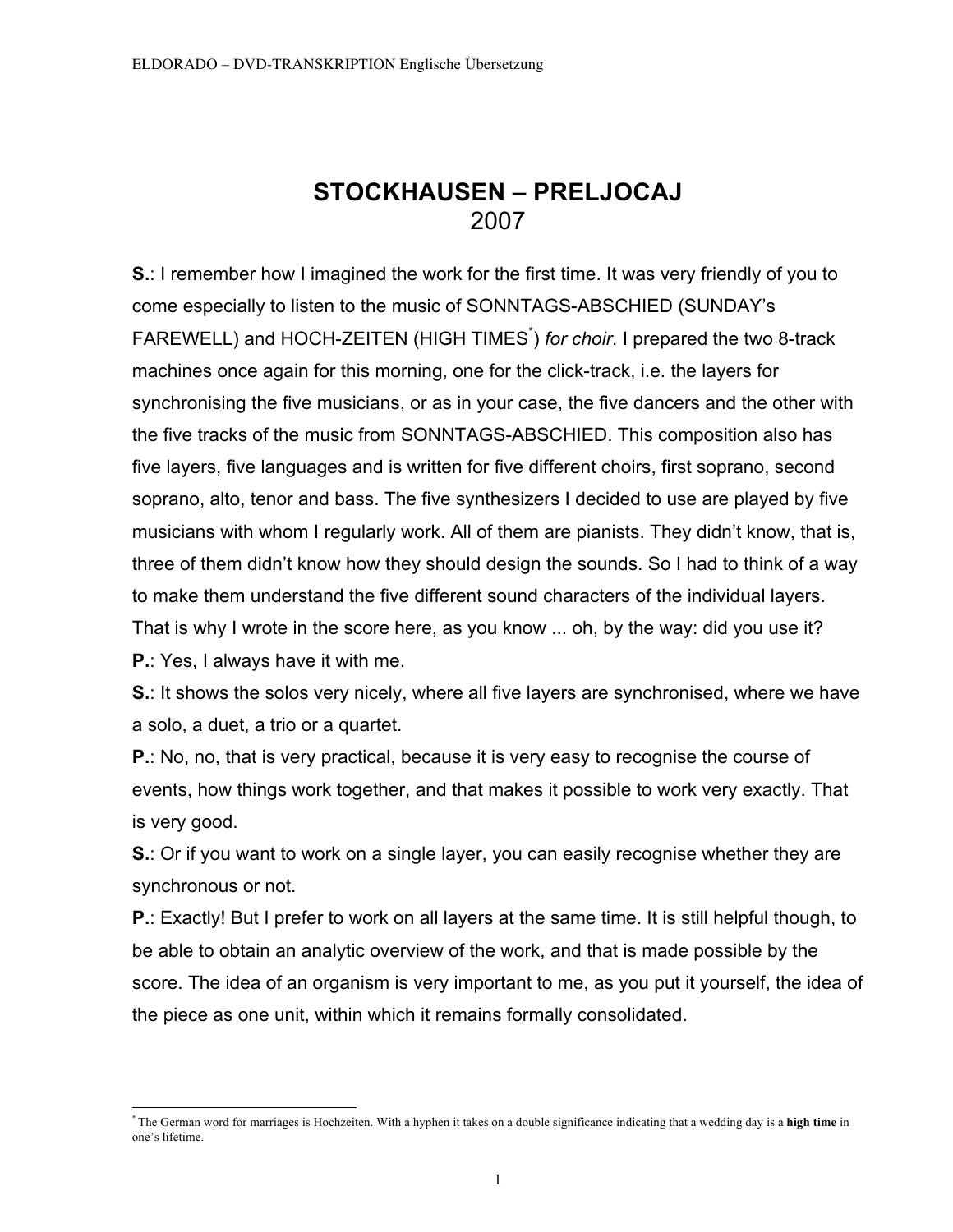**S.**: It is very difficult to perceive everything at once with the eyes, because the dancers' movements are so synchronous that I wonder how they do that. That might be possible for a pair, but how do you manage to follow the movements of all six dancers? **P.**: Yes, of course. For you it is the sounds. I wonder how you manage to synchronise all of them.

**S.**: I have conducted often, many times pieces with several different tempi. The main aspect of this composition, and that is what has primary importance for me, is the layering of five different tempi, from 30 beats per minute up to 180 per minute. There are seven tempi between 30 and 180, 30, then 40 per minute, 53.5; 71; 95; 134; 180. They are metronome tempi, as we call them, and thus I always have the possibility to choose five of these seven tempi in order to give single tempo groups a predominant character, focussing on the faster, the slower, the fastest possible or the strong opposites, etc. As an aid to the musicians who don't know how to work with the timbres, the texts are printed in five different languages in the synthesizer score. They are love poems in the five languages Indian (Hindi, also Sanskrit), Chinese, Arabic, English and the fifth is Kiswahili. Because of the phonetic characteristics of these languages, the sounds that are produced when speaking. It greatly helped the musicians in developing the timbres for the synthesizers.

**P.**: Yes, the sound structures...

**S.**: Yes, yes. I even produced five tapes for them that they can listen to individually in order to imitate the sound of the languages. Otherwise I would have had to write numeric indications, but how could they use numbers with the synthesizer? They developed five very different types of sound. The other problem was: How can I synchronise the five musicians? I produced a click-track tape for this purpose and recorded all the bars and beats in each bar for the entire piece (35 minutes) in my own voice. Thus, each player has his own click-track. He is able to listen to the click-track that is absolutely synchronous with the five sound layers over small, unnoticeable earphones. And I had the idea from the very beginning, when I wrote you asking whether it would be possible someday to add a group of dancers, each of which would hear his beats, the beats of each bar, over cordless earphones. My dream is to expand this principle further, as I have already told you. I composed COSMIC PULSES this year, a piece with 24 different layers, all in different tempi, but the differences in tempo are extreme, between 240 and 1.3 beats per minute, which is extremely slow. And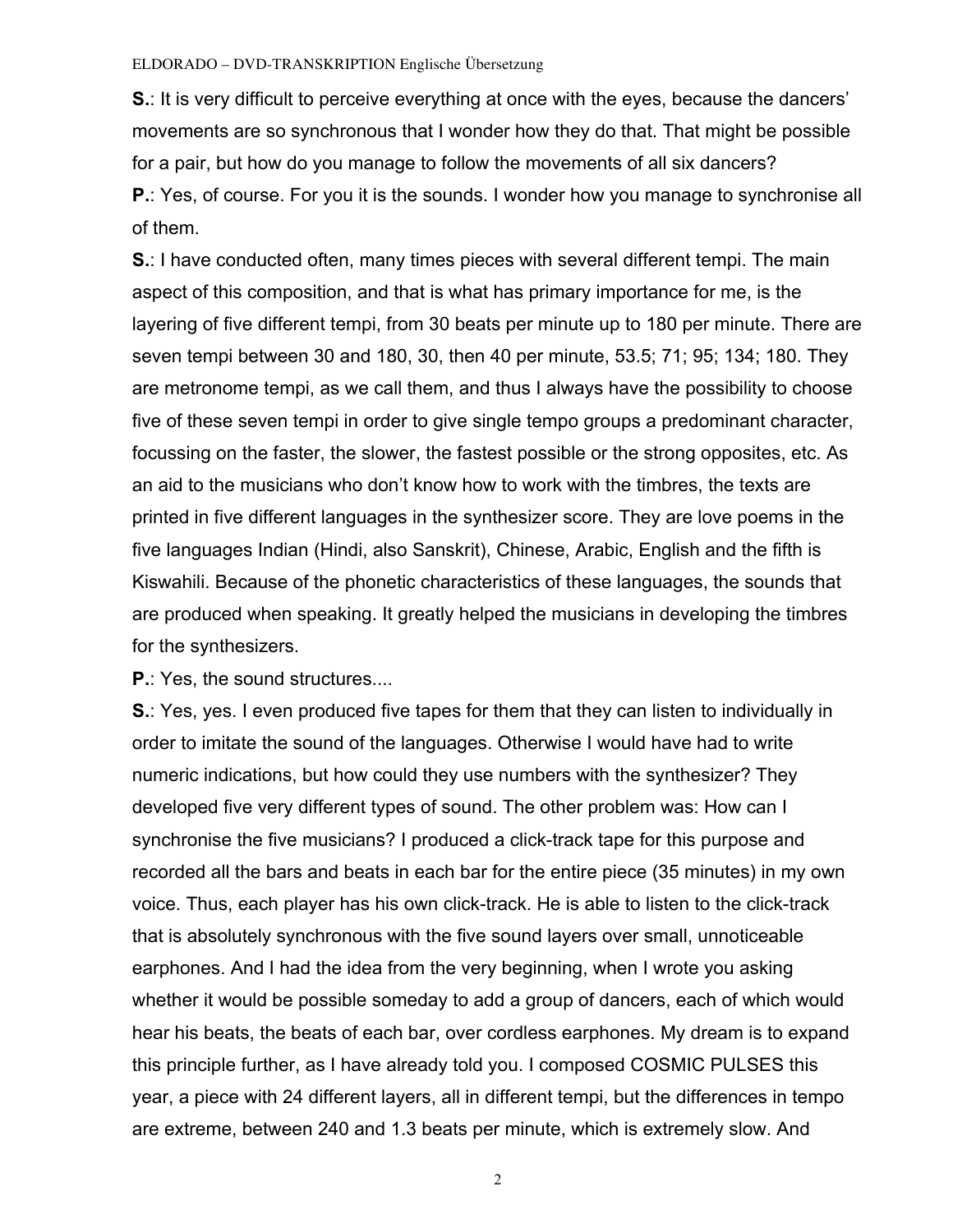between these extremes I have chosen 24 different tempi. It could be done with 24 dancers, but one would have to have quite a large area for the dancers to be able to spread out. And each would hear the beats of his own tempo, and one would be able to see a truly astonishing organism, like 24 planets in a solar system that move independently of one another, each in its own rotating speed, but also coming close to each other, like in the piece that you have just done. That is a dream that I have, that humans are able to realise music visually, make it visible, or, the other way around, to make what visually falls apart into different tempi audible as a unified whole. Because in the end, this all reaches our spirit, and the spirit is not either eye or ear, it is an undivided whole.

**P.**: Yes, that is correct.

**S.**: And that is what it is all about, to transform temporal polyphony into spatial polyphony.

**P.**: And also polyrhythm.

**S.**: Yes, exactly.

**P.**: It is like life. I think it approaches processes similar to life, like completely natural things. When the leaves on the trees move, they move in different rhythms, so to speak with different beats, and altogether it still appears as a unified whole.

**S.**: Yes. We are not yet able to perceive....When I heard the result, I thought: Oh God! I have to listen and check this again and again, because I am gradually able to hear mistakes. The computer can also make mistakes. Then it isn't right.

**P.**: When the computer has made a mistake, does it ever happen that you keep the mistake, that you use it? Or do you correct it so that you really obtain what you had planned?

**S.**: No, I prefer to correct it. I have experimented so much in order to realise particular things in the score that I don't want to have any mistakes in it at the moment. Of course I have worked so much in the area of intuitive music, and the arbitrary, if one wants to call it that, can be very entertaining. But I use it very seldom in my works. In this work also, by the way.

**P.**: Yes, because you have a pronounced idea of music as something composed, i.e. you are convinced that it is something that is constructed, that is articulated like a welldefined language, and, yes, emerges from a thought.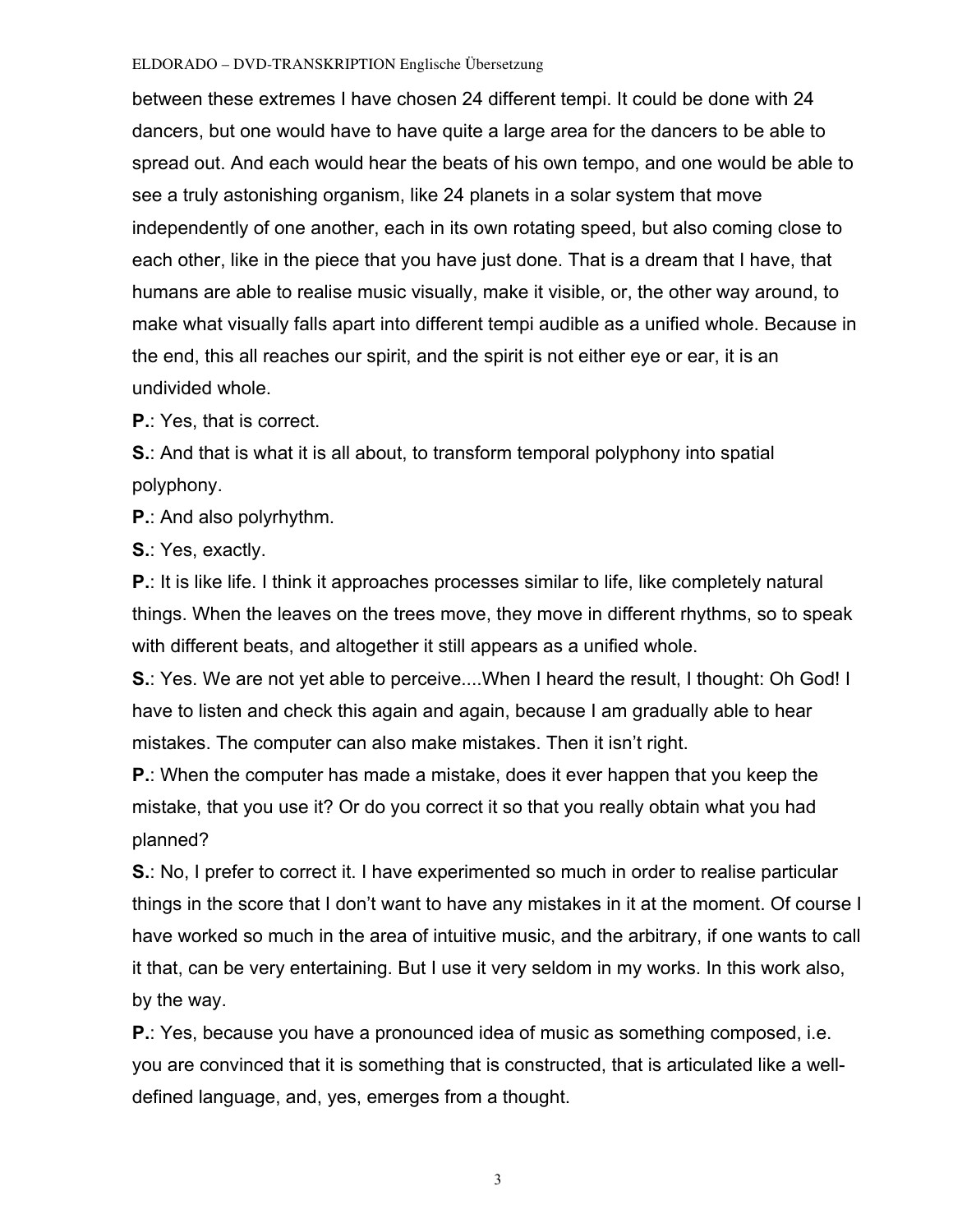**S.**: Yes. I think it is necessary that humans who live after my lifetime can study what a composition is – even without me. It remains the same composition when I am no longer here. And the composition is an indication which shows those who follow me how far a human in 2007 had progressed along the path to exhausting the possibilities of our senses, our perception, space music and layering different tempi. That also has something to do with my conviction that I do not cease to exist when I die. I would like to continue on as a composer, I would like to compose all the planet and solar systems, because I think that composition is a preparation to enable one to work in microscopically small as well as macroscopically large dimensions, in outer space with all these moving heavenly bodies as well as in the world of micro technology. While I was working on my last piece, I heard a documentary on nanobots. Have you heard of them? The nanobots are – it is unbelievable. Several medical doctors have now found a possibility to travel through the human organism on a molecular level in order to repair damages to a certain part of the body. They are extremely small, but it is possible to build such small moving objects. That is this other world that has to do with the synchronisation of diverse rhythms in the human body.

**P.**: Why is this work called SONNTAGS-ABSCHIED?

**S.**: I composed seven operas for the seven days of the week. The last, the last part is called SONNTAG aus LICHT, and SONNTAGS-ABSCHIED is a summary at the end of the five scenes of SONNTAG aus LICHT, when the audience goes home. A sort of farewell music is played either from loudspeakers, or in this case by five synthesizers, that recapitulates some important principles of this opera LICHT. One possible form would be, as it is suggested in the foreword incidentally, to play SONNTAGS-ABSCHIED in the foyer while the audience leaves the auditorium. Next to the synthesizers or groups of loudspeaker pointing in different directions, it would be possible, as in your case, to have a ballet distributed on different podia throughout the foyer, but synchronous, and that is what I find unbelievable, without looking at each other!

**P.**: It is strange: When that was implemented, when that was implemented by all these people from different language groups with the help of computers, I quickly got the feeling that they were extraterrestrial, as though all these people came from other stars, from other galaxies.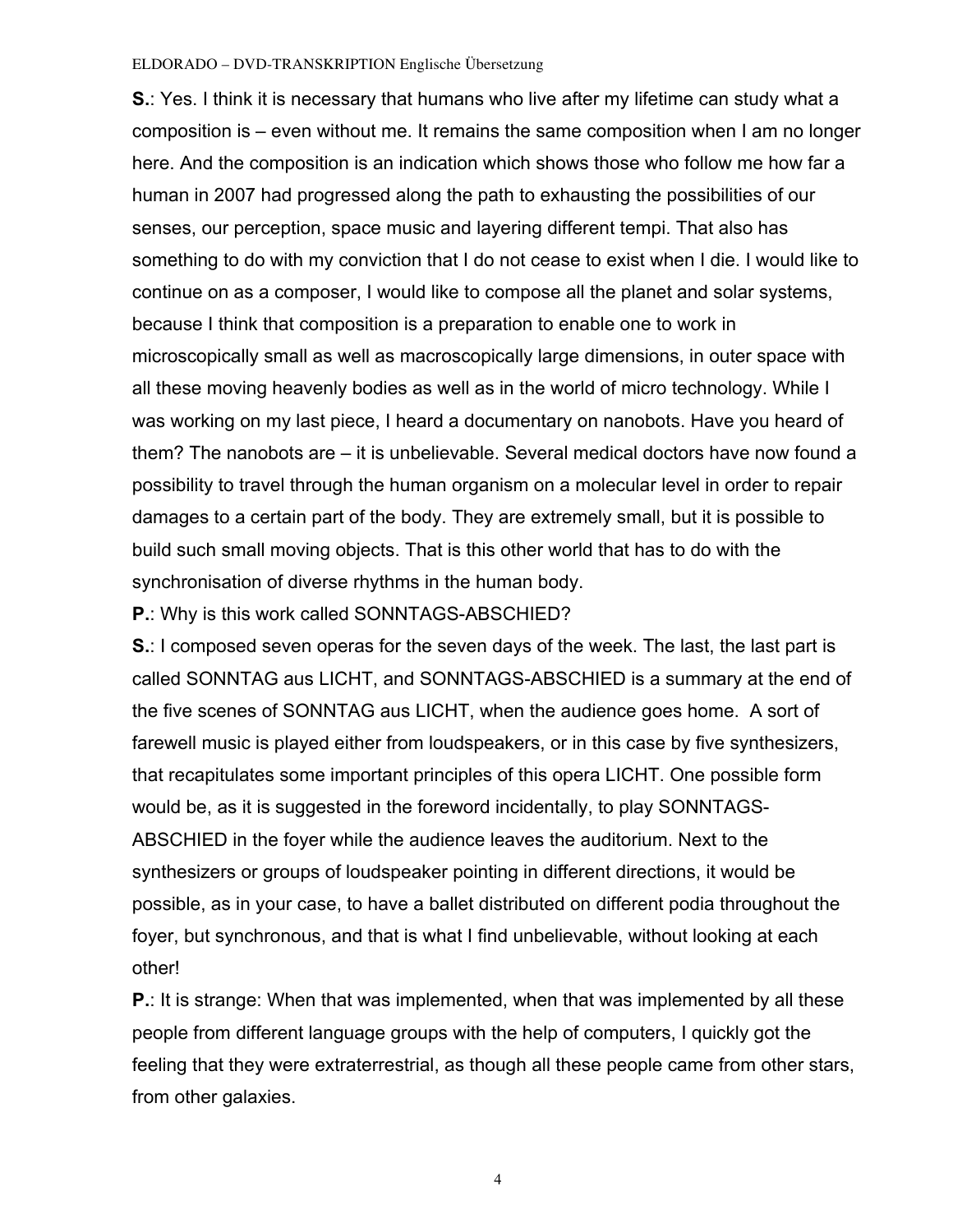**S.**: That is because the meaning of the words ... as I said, these are love poems, but the meaning of the texts is something that interests us humans, while the phonetic characteristics are completely abstract.

**P.**: Absolutely. Yes, exactly.

**S.**: That is not limited to one nation, it is not limited to one planet, it is something that exists for itself and out of itself. Like the sounds, and that is why a sound cannot be translated, or it is ridiculous to want to translate it into a language. In that sense, you are absolutely right. Sometimes... when I arrived in Japan for the first time, I thought I was on a different planet. I didn't understand anything and I tried to imitate what they said phonetically without really understanding.

**P.**: And without making a sensible statement.

**S.**: Yes. Ah, a question! What did you do with the different instruments played by the synthesizer players with the function of time markers, i.e. the Rin, the four Rin for the second group, the antique cymbal for the first group, the four Rin, the four bells and the four gongs and plate bells?

**P.**: We use them, the dancers use them as acoustical and spatial orientation points. Absolutely and always. And it is strange, because everything is so strongly laid out in waves that the dance... the dance is completely different than in HELIKOPTER, it is very much... the bodies move in waves, the movements are very wavy in this piece.

**S.**: That is true, because they already have to perform glissandi at the beginning and then again and again, the consequence of which is that the movements become much more sinuous.

**P.**: Exactly. I have tried very hard to express how sounds affect the body. It is as though one would inject the sound into the body. But what effect does that have on the body? I work with this optical effect very much. Which is not an easy task, by the way. You confronted me with a truly difficult task. (Laughs) I don't think that one can deal with your music by pretending it doesn't exist. There are perhaps choreographers or choreographic ideas that are based on music but then do something completely different, that solely artistically use the duration. But I think that would be very less good. **S.**: That is done very often. Even Béjart, who interpreted pieces of mine several times. He was a choreographer who worked with associations, i.e. he had emotions, associations, and implemented them in the movements of the dancers, but that only matched the music here and there. He only used the music as a mood factor.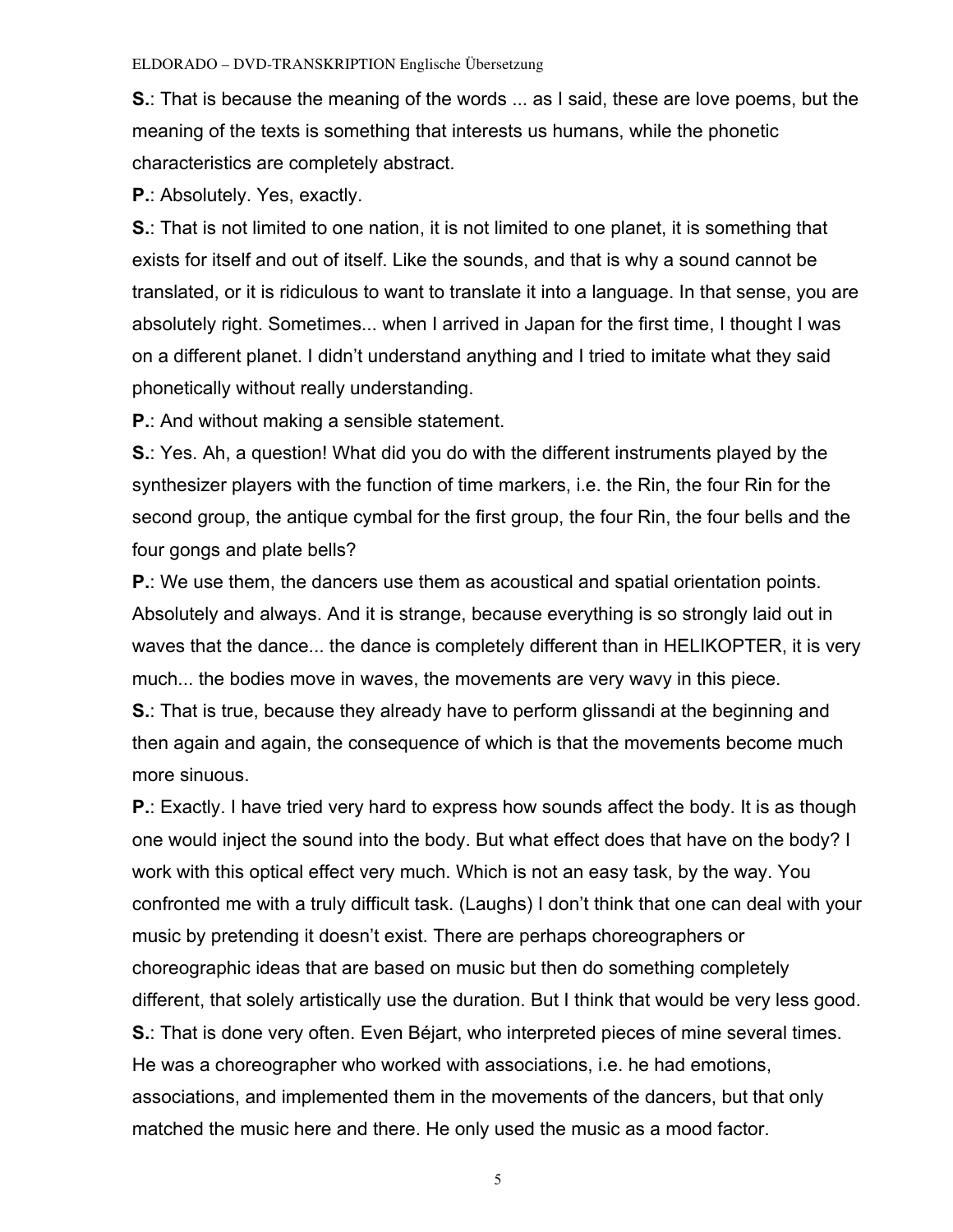**P.**: An atmospheric approach, not a structural one.

**S.**: Not structural and not in coordination with the composition in terms of polyphony, synchronisation, and above all, the irregular tempi. I think that art has become very irregular since 1950. Not only in the area of aleatoric music, where nothing is foreseeable, but also in music with a fixed metre. I began to use tempi with changing time signatures very early, and also time intervals with changing time signatures and irregular accents within the time intervals with changing time signatures. That is also a historical phenomenon of human development. In his entire perception, in his thinking, the human being tends more and more towards irregularity, he frees himself more and more from traditional concepts, which are based on the principle of regularity. Not only the army and everything that is constructed according to this periodic principle belongs to the past, but also all the devices from our machine era are based on irregularity. And I think that is good, it makes it necessary for human beings to change the tempo often, very often.

The solos are very important to me in your interpretation. For example the first solo in Group 3. I have the groups 1, 2, 3, 4 and 5 in the loudspeakers. I am interested to hear the third group, which is alone for a moment, after all five have played at once. Let us begin with minute 1 [music]

Or the other place, an extreme case in this piece and very rare, that all five are suddenly together. But I think I already know how you will synchronise all of this. How many dancers were you thinking of?

**P.**: There are twelve dancers. That is a lot, but the dancers are not always all on stage at the same time. And the moments like this one are especially energy-laden, very intensive.

## **S.**: Here. [music]

**P.**: What I hear is so dense and rich. And that is exactly what is difficult about your music: one must be able to transport an immense amount of complexity onto the stage. I said that to a journalist recently who asked me: "What does it mean to you when you work with Stockhausen's music?" I answered: "It means unfurling complexity." It is often the case, especially nowadays, that people want to have something minimal; they are partial to minimalism. Minimalism produces something beautiful in a very simple way and very quickly. One makes something very simple, and it is beautiful. **S.**: No, it is not beautiful.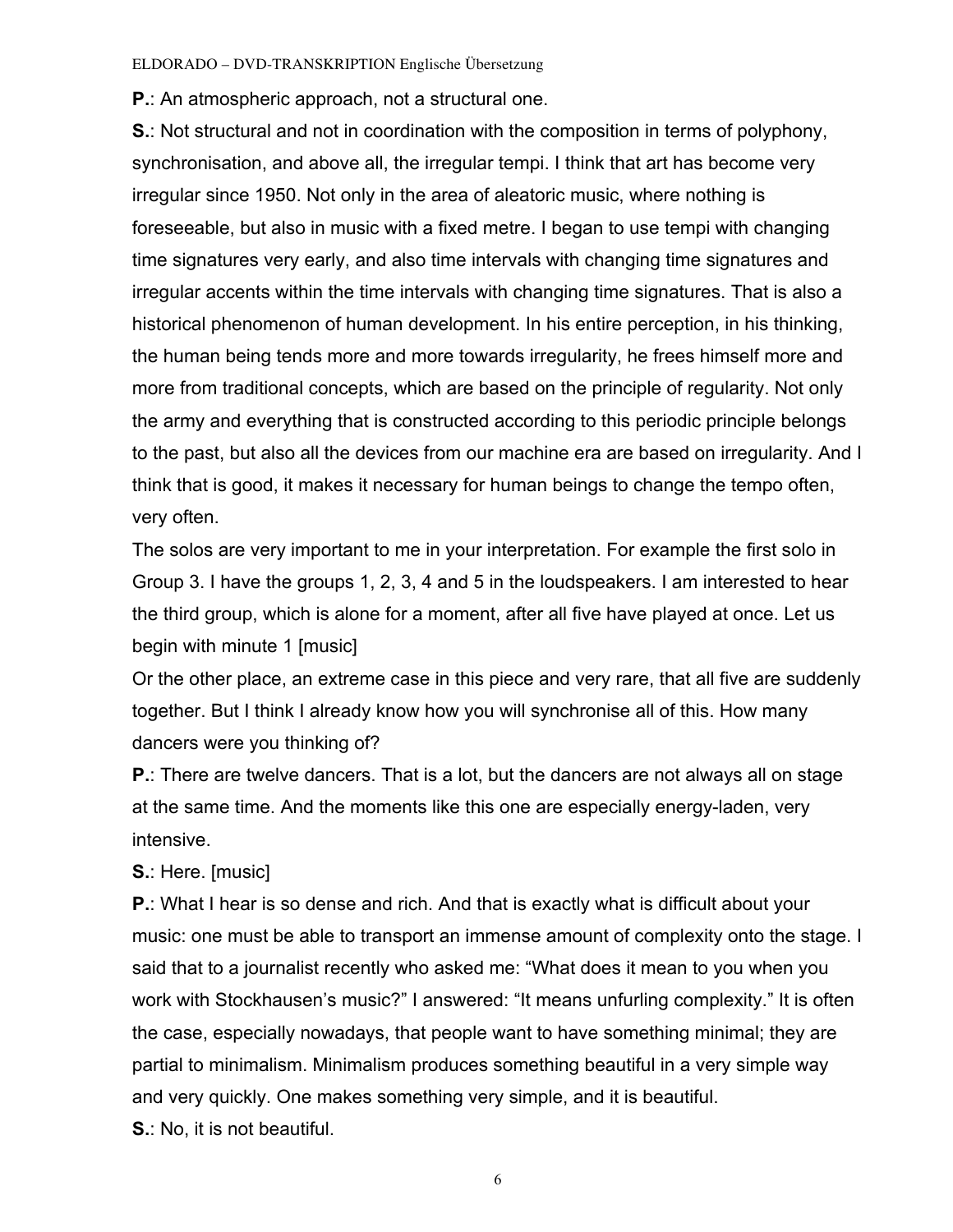**P.**: (Laughs) I almost want to say it is the trend and is seen as being modern to do this. One produces a minimum, almost nothing, and it is beautiful. It is really true, many are completely taken by this trend, this utopia... What fascinates me is this complexity that you unfurl without end. You are more a maximalist than a minimalist.

**S.**: OK, I know that many people are attached to philosophical ideas that strive towards silence, towards nothing, emptiness. One has to allow that; they need it in order to quiet down their spirit. In the last 50 years of the composition of music, however, there has been a strong development towards expanding the tempi, the space and the timbres. For the first time in the history of mankind, we have the possibility to compose timbres inside the sounds, to synthesise them. This is a new way of thinking. Music is both science and art, because we constantly discover new conditions of acoustical listening that we can perceive. That is highly interesting.

**P.**: That is exactly the reason why it is so difficult to work with your pieces, because it forces me as a choreographer to develop complexity in the bodies.

**S.**: Sometimes the gesture is now actually connected to particular timbres and cannot be arbitrary, moreover it is rhythmic and often newly invented in its synchronous character. They are still hands, body, feet, but one can do something with them that imitates animals, the wind, etc. But the gesture can also connect to musical details, to rhythmic details and timbres. This cosmos of gestures is just now in the development stage. **P.**: Oh yes, I agree with you completely! Exactly! I am very happy that you say that,

because I will never tire of pointing that out. I say over and over that we are at the beginning, that something new is beginning in choreography. The history of choreography is very much older than the history of dance as an artwork.

**S.**: Yes. Our compositional technique offers little in terms of dynamic scales, timbre scales and spatial sound, while it offers more in respect to pitches, durations and rhythm. That is also because the musicians cannot play the irregularity; they are not able to play one third or two thirds of a unit. But it is slowly coming along. I have a passage here with two alternating groups, and the way it develops is very interesting. [music]

**P.**: Yes, that is the kind of moment when one has the impression of a dialogue that evolves between the dancing groups.

**S.**: It would be nice to have a large auditorium with the five podia, and sometimes they come together, and then separate again.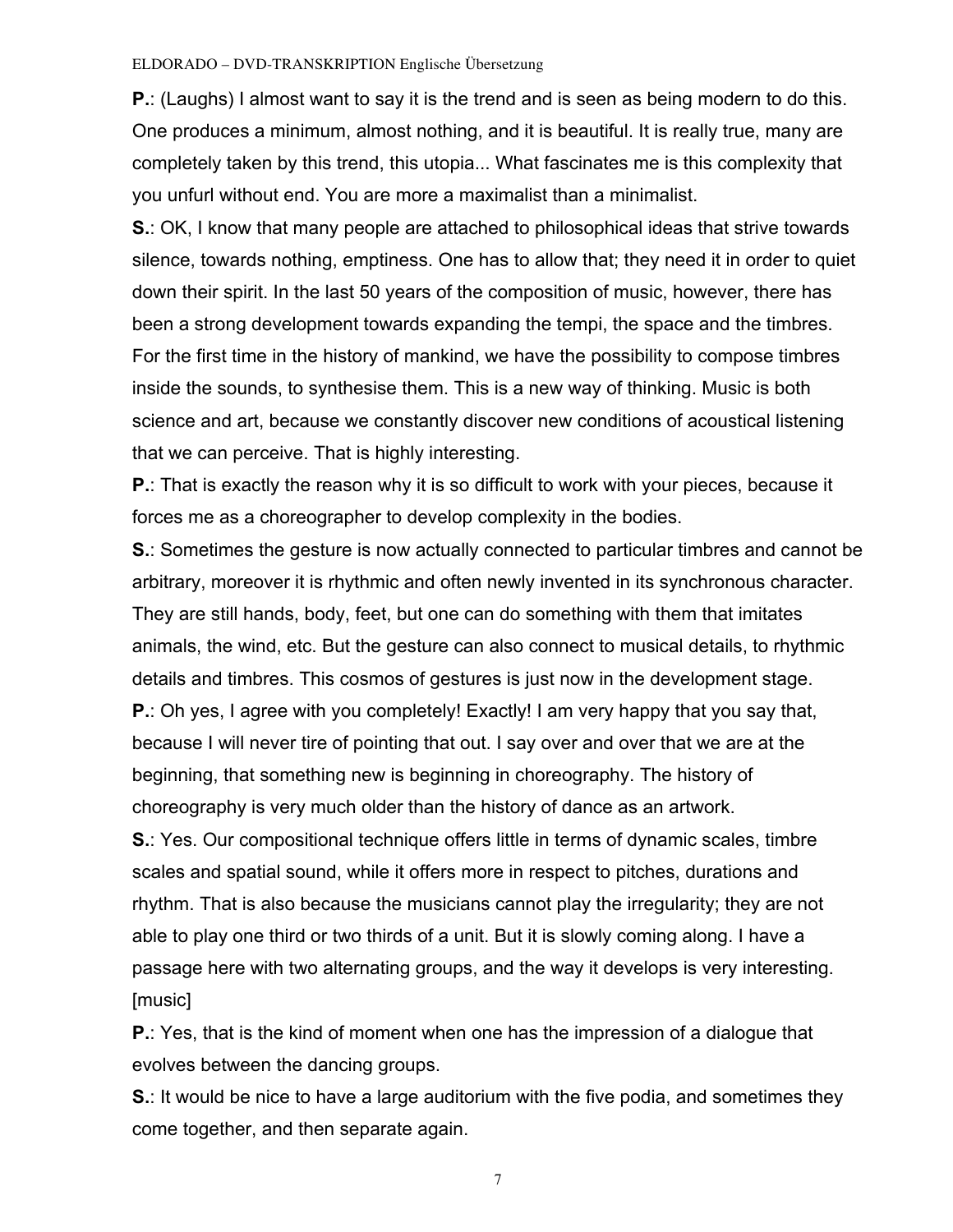**P.**: This way, one can use the room creatively: One group in one corner of the stage and a dancer here and there. One can also, and I do this often in this piece, use different levels as a creative tool. Some dancers dance standing up, others laying on the floor, and this way they have a dialogue.

**S.**: Yes, yes, yes. When I saw the film of HELIKOPTER-STREICHQUARTETT (HELICOPTER STRING QUARTET), I asked myself if it wouldn't be possible to have a ballet dance on different levels by using podia constructed so that they move up and down individually, then stand still, only to begin moving again. That would be fantastic. **P**.: That would be fantastic, yes. One would have to have the technical devices to do that.

**S.**: Would that be possible?

**P.**: I think so.

**S.**: With flexible podia that can be moved up and down.

**P.**: Yes, yes.

**S.**: That means one would have podia constructed so that they would move up, etc., then this structure could disappear and all of them would be on the same level....

Would you like to hear the last part?

**P.**: Yes, sure.

**S.**: 32.58 [music] In order to synchronise a part like this, you should use....

**P.**: ...the *click-track*...

**S.**: Yes, the *click-track* for each layer. I spoke about beats, the individual beats of each bar, and for the performance of this last part – I am beginning here at 33.21 – I even published a CD with a stereophonic mix of all click-tracks. That is absolutely....

**P.**: That is what I just wanted to tell you, I like it very much. I listened to it once completely, just for fun, yes really.

**S.**: You did....? That is unbelievable!

**P.**: Yes, and I think that is very good. I like it. It is almost a complete piece in itself.

**S.**: Like living robots in a machine world. Unbelievable! – OK, I will play only 32 seconds for you... first only layer 1...[music] And now all five. A curious effect. [music] It is like a body with its many different vibrations: the breath, the heart, the brain, the kidneys, etc. Those are very different rhythms.

**P.**: The body functions, the nerve system, the heartbeat, the breathing organs, yes, yes.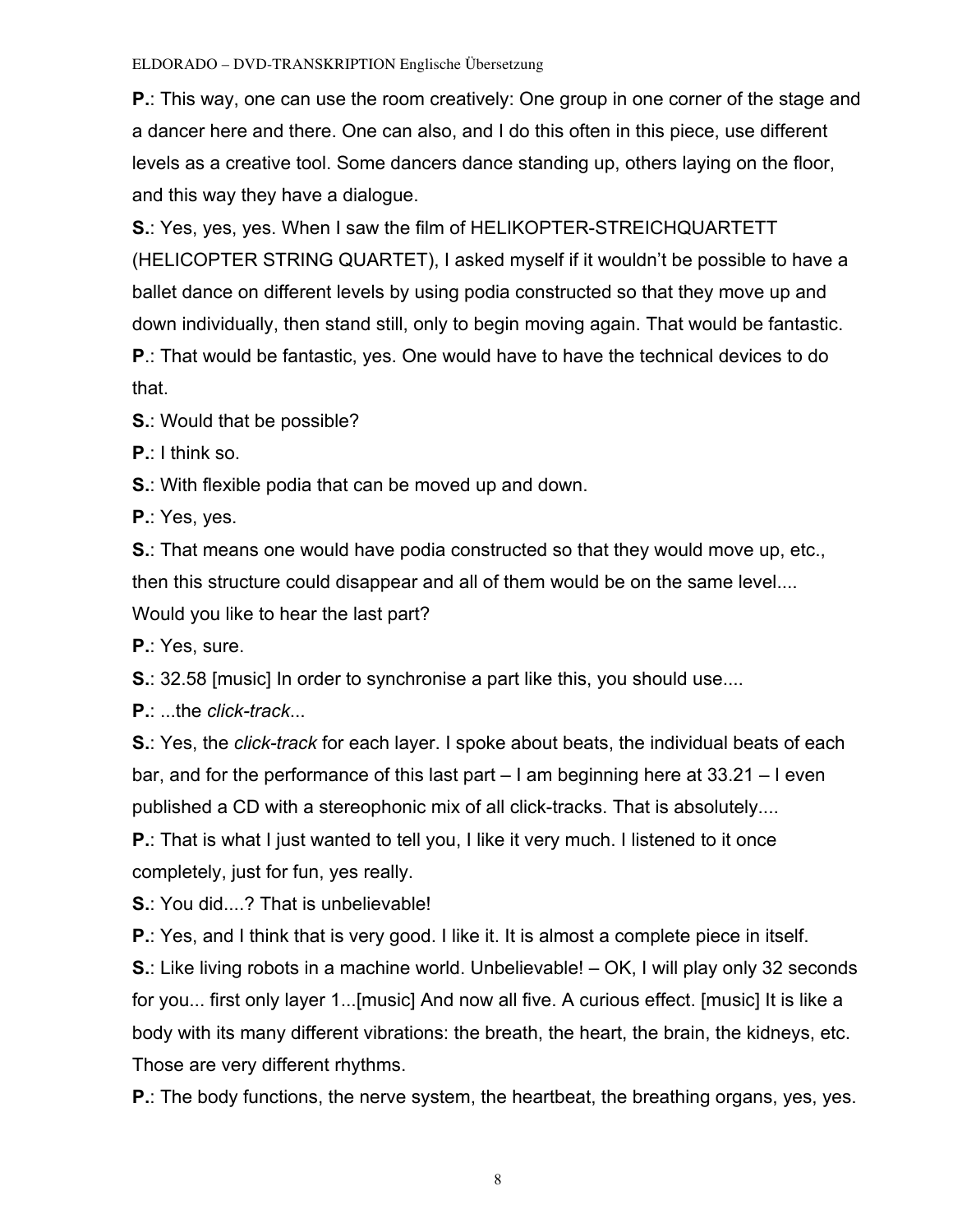**S.**: And they are very different, these functions. Unbelievable! That is interesting. Music has become as varied as organic living beings, the human body, plants, planets, and so on. I have some musicians who are able to play chromatic tempo scales, musicians who know exactly whether their pulse is 71 or 82 or 63.5.

**P.**: Similar to musicians who have perfect pitch, except that it is in terms of a time measure.

**S.**: Exactly! And I have four musicians who are capable of that if they have worked and rehearsed long enough. So, if I say: 80, please.... (counts), 113.5... (counts), 63.5 ... (counts)...

**P.**: Aren't you perhaps able to do that yourself?

**S.**: Yes, yes, that's why, yes.

**P.**: Aha, yes of course!

**S.**: I practiced that long enough in 1958, because I had composed a piece for three orchestras, and I didn't want to hear anyone say that I make mistakes. That is why I practiced every morning for one and a half hours with the metronome for three months. I practiced my part. And when the rehearsals began with Pierre Boulez and Bruno Maderna, who conducted the piece with me, I wanted to be sure that I wouldn't make a mistake. Boulez was always too fast, Maderna too slow, and then they argued with each other. But I had prepared myself and had practiced the 12 tempi between 60 and 120 and their multiples of 2.

**P.**: That is sisyphus work.

**S.**: No, yes and no. You can train it. And I think in the future, dancers must also be able to move rhythmically corresponding to exact metronome settings.

**P.**: But they do that already. They do it, but they are not conscious of their time measure being 120 for example... But I have noticed... During the work on HELIKOPTER it happened that I worked with them on one sequence, and then they repeated the sequence in the exact same time without any help. If it lasts 27 seconds and we dance it without music, they make the movements and are finished in exactly 27 seconds. There is therefore a kind of muscular time memory.

**S.**: There is something else that we have not yet spoken about: The action of exchange. When I composed the piece, I also had an idea of the groups. It is an opera scene, a scene of SONNTAG aus LICHT. At the moment, there are five synthesizer players, and I imagine that visitors arrive in the form of dancers. From time to time, a dancer moves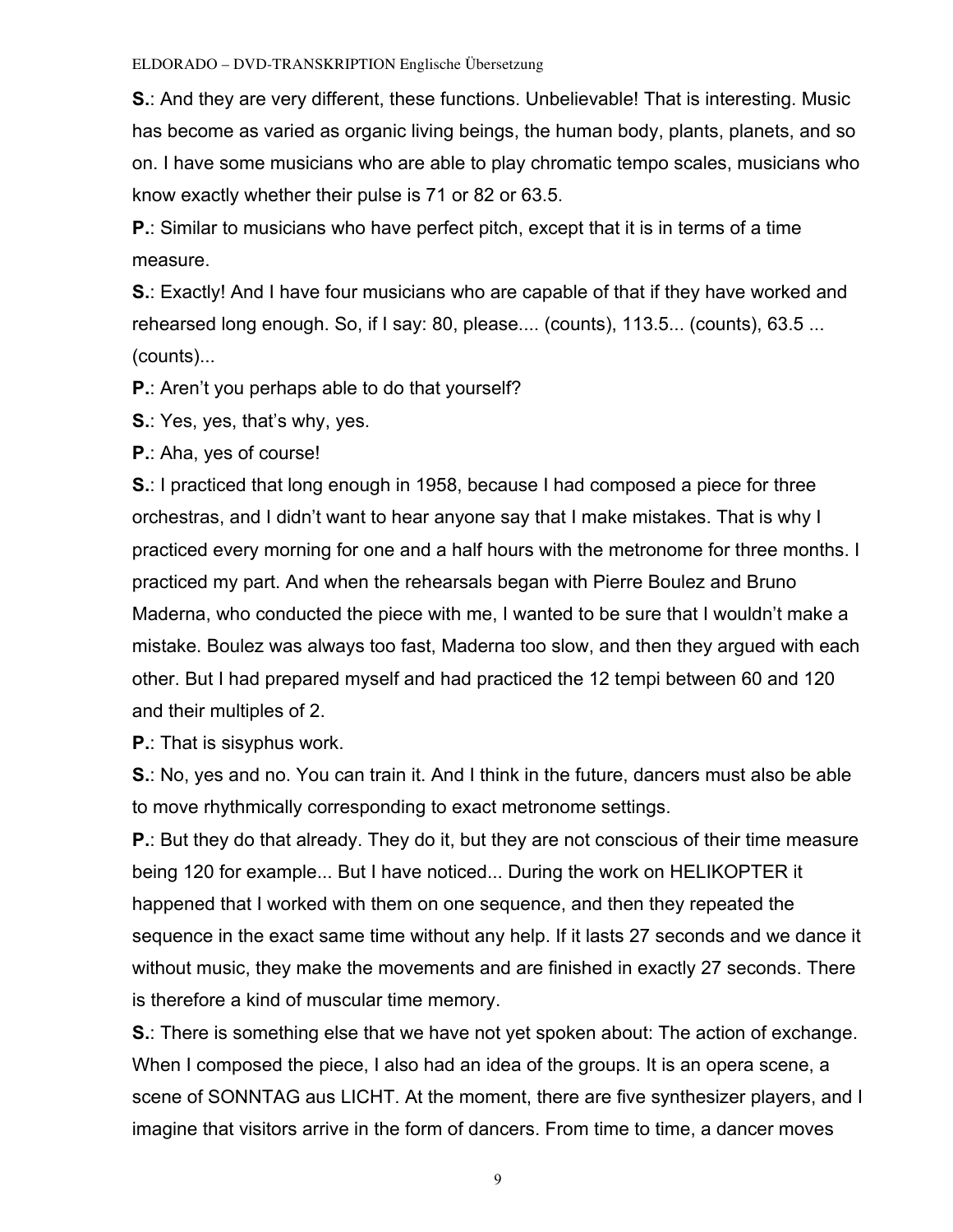from one place to another and visits another group, and he even brings presents. They could be symbolic or concrete presents. That seems to me to be especially interesting in the interpretation of this music, these visits between the groups. Here for example there is an insert from another group in the second group, an insert of Group 4 into Group2 and vice versa. But there are other, many other sections, in which the rhythm and the dominant tempo of one group is transferred to another. And it would be very desirable to make that visible. Because it is very difficult for people to perceive that purely acoustically. But with a ballet, you could very nicely show that. So the dominating gestures, the dominating rhythms shift from one place to another and vice versa. **P.**: Yes, exactly! Like a contamination, an exchange of energy.

**S.**: An exchange. It could be very interesting to give a utopian example that such different groups are able to exchange characteristics. And then one understands: aha, that is the future in which we all will participate.

**P.**: Was that the reason, or were there other reasons why you wanted to have this piece in particular choreographed?

**S**.: No. The main reason was that all the ballets I have ever seen in my life were always ballets in one single time measure. I have never seen a ballet with several different clearly recognizable tempi. And I thought it would be best to give each dancer his own click-track, his own time measure, so that the different superimposed tempi can really be followed. Before our meeting, I thought about how the interaction of music and what is normally called ballet, choreographic art, could be developed in a future-oriented way. Not only with the goal of finding new variations, to develop a distinct style. Style usually evolves by the process of elimination: I won't do this, I'll do this. One can do it that way. Another possibility is to take major new discoveries into account. This week a new planet was discovered. It is not large and it moves a bit differently, its rotation period is 16 hours... imagine that – the Earth's is 24 hours. What does that mean for us? It means that we become aware of how the universe is built, how living beings are built. I say "built" because I think about the builders who made them or who make them over and over again. Art can contribute to expanding this consciousness, and that is more important than to entertain. I am an admirer of Gagaku. I have composed for the Gagaku-Ensemble in Tokyo. But it is the same as with our Baroque music or music of the middle ages: it always stays the same; it doesn't develop further. In Europe,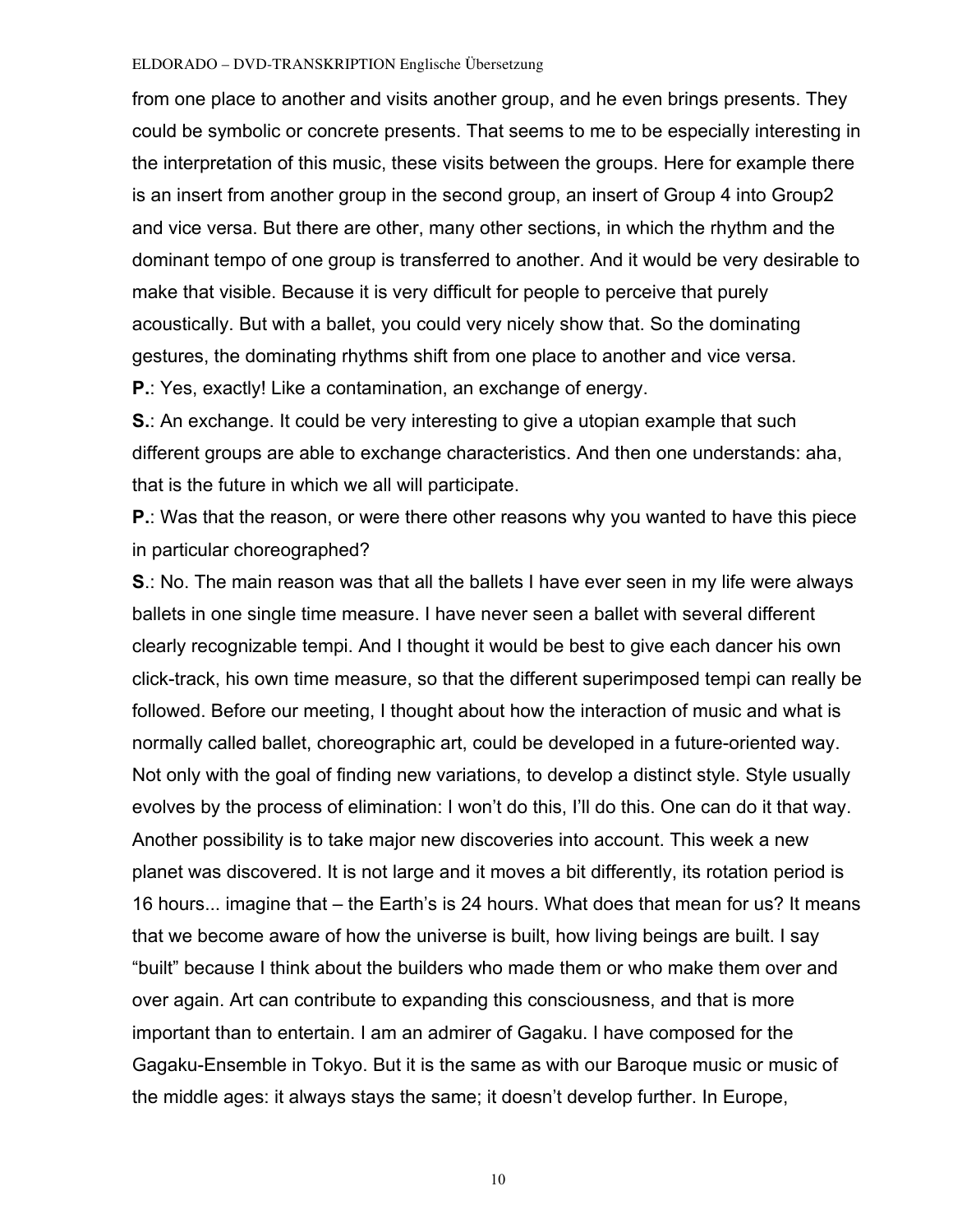however, we can continue to develop every kind of art in accordance with the new consciousness on the basis of the expansion of our senses...

**P.**: Without a doubt.

**S.**: ...of the ability of our ears to listen, the ability of our eyes to see, to analyze what we see and to compare single appearances and so forth. You are the first one who has made productions, which make me wide-awake and which say to me: here is someone who is working on this. The body is an instrument like a musical instrument, and that is very important. Do you see a development in your profession that is attributable to technical developments?

**P.**: The technique of dancing?

**S.**: No, no, technical developments in general. I don't know – technical machines, visual processes, video... I don't know.

**P.**: The obligation I put upon myself, to work very closely with the pieces I use, for example SONNTAGS-ABSCHIED, forces me to find new solutions, new structures. There are things in the dance scenes that I made for SONNTAGS-ABSCHIED that I have never done before with the bodies of the dancers, and which are very closely related to the wavy sound structures. That is new. My choreographic language of forms has developed by working on this piece.

**S.:** Sometimes one is forced to forget everything one has learned.

**P.**: Oh yes!

**S.**: What should you do, for example, if you have a performance in a concert hall, and you are not allowed to have players in the audience area. That has happened to me very often in the last 30 years, especially with LICHT. In Leipzig, for example, I realised an opera, DIENSTAG aus LICHT, and I wanted individual musicians to come through the audience area as invaders, entering from the left, the right and from the rear. Aisles had to be laid out in the auditorium with neon lighting from below, and that was difficult at first, because they didn't want anything to take place in the auditorium. Already in the first opera, I wanted Lucifer to enter from the first row and be lowered with a hydraulic device onto the stage and then begin his dialogue with the tenor. And now in ABSCHIED, how would it be if a dancer suddenly walked through the audience? People would ask themselves, what is he doing here? Because he comes down to the audience level, and that is a strong effect. I have done that often, invasions in the audience, in the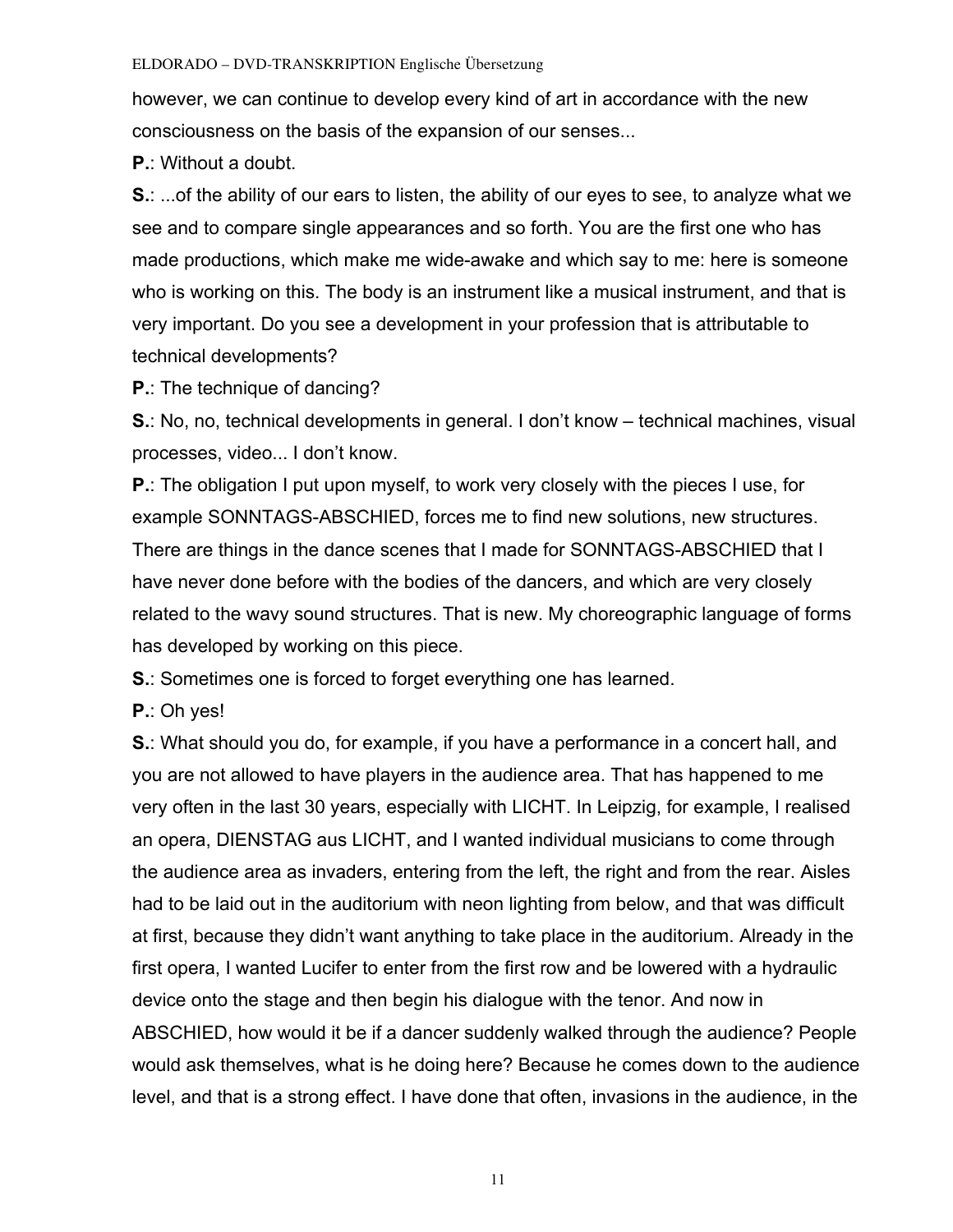auditorium, with processions of musicians. Maybe that will be done more often in the future.

**P.**: What gave you the idea of the four helicopters?

- **S.**: Haven't I told you?
- **P.**: No, you never told me about it.

**S.**: Well, I woke up one night and had the feeling that I was floating in the air, and there was a helicopter below me and I saw musicians inside. I thought, strange, what is that supposed to mean? Whatever, I didn't forget it. The next morning I noted: Helicopter in the air with string instruments. I drove to the studio in Cologne where I was working every day, and in this studio there is one window, about 12 metres long, and one has a beautiful view of the Rhine, it is located close to the river. I enter the studio, and there... I think, what is that? A helicopter appeared in the window, then a second, a third, a fourth, and they disappeared on the other side of the window. Then my decision was made: I will compose this piece. I had a composition commission from the Salzburg Festspiele, and I said, OK, I will compose a string quartet, a traditional string quartet for the Arditti Quartet. I didn't say anything else. I finished the score – I didn't want to lose the commission – and sent it to Salzburg. They read it, and then it started: what is he talking about? He has gone crazy! Arditti rang me up and said: Stockhausen, wow! I asked: what does that mean, "wow"? He said: That is unbelievable, how can we play while we are flying? I don't know. Then they started searching for helicopters at the Austrian military, but they were too heavy, too loud with extremely loud motors. Finally, after they had searched for two or three months without avail, the director of the Vienna Opera, who was very powerful at the Salzburg Festspiele, decided: The piece will not be performed, we won't spend any money on it. There was a political group in Salzburg, the "Greens", and when they read that Stockhausen wanted to perform a piece for helicopters, they said: it is out of the question, this piece will not be performed in Salzburg, never! They missed the chance, paid for it and missed it. Then one day, I was talking to Jan van Vlijmen from the Holland Festival about it. I said: Jan, I have written this piece, but they don't want to perform it, they can't. He said: You know, this is my last year, maybe I can find a possibility. He spoke with the Queen about it, and the Queen said: yes, of course, I have the Grasshoppers. The Grasshoppers are a group of helicopter pilots who amaze people all over Europe, in Canada, etc. with their helicopter ballet in the air. They are excellently trained and can dance Vienna waltzes with four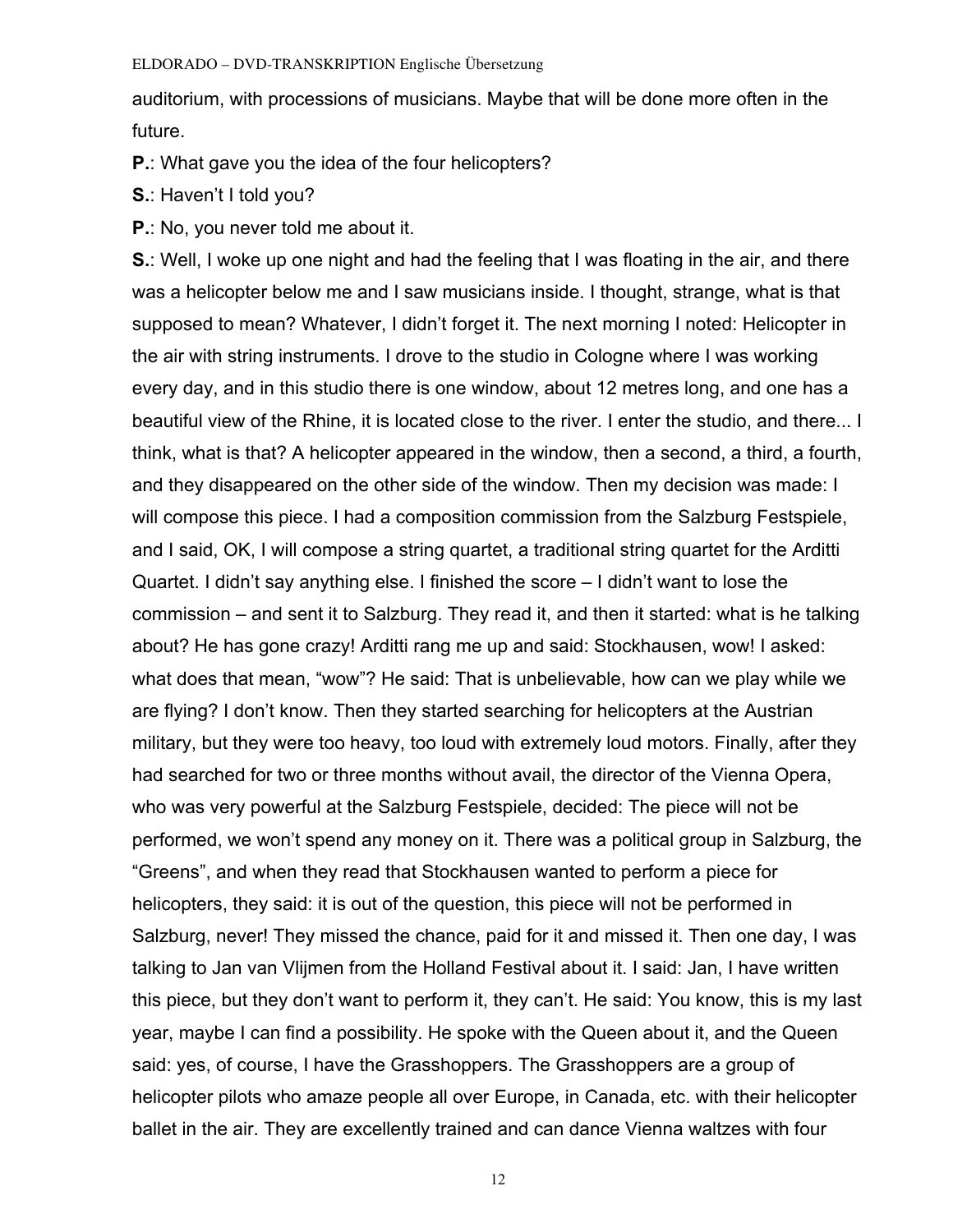helicopters. (Sings) Jan said to the Queen: Please be so kind and give us the Grasshoppers, because we have no money. She did that, the pilots were consulted, the Arditti Quartet was notified and in time they found out how to mount the outboard microphones without them being damaged. A lot of microphones got broken by the rotor blades. Paff – broken! Finally we figured it out: one had to... there were three steps at the door, and a technician found out that this was the place to mount them because that was where there was the least wind. That is where we mounted the microphone, and it worked. The musicians refused to play, except for the cellist, Rohan de Saram, who is crazy. But the other three were too fine for that. Not with our instruments, they said, they are too valuable. They didn't want to use them. So we went to a store and rented cheap department store instruments and they played them. Contact microphones had to be mounted on the bridges.

**P.**: Does this piece have a special spiritual meaning?

**S.**: Yes, of course; it is the last scene of SONNTAG aus LICHT. As you know, I composed WELTPARLAMENT many years ago, a piece from MITTWOCH aus LICHT. In the large opening scene the world parliament meets with a president of the world and they discuss the problems of humanity on all levels, singing of course. Here, the ideas are very similar: to unify whatever is opposite, whatever is different, create a world that is a whole, in order to discover the beauty of this connection of all the different parameters, as we call them in music, all the different modes of appearance of life. **P.**: It is strange when one works with dancers on that. I would call it a search for paradise, as if one wanted to build paradise on the stage, a utopia. In the end, I am not so far away from what you are saying.... to make different things harmonise...

**S.**: Do they agree with that?

**P.**: Oh yes, absolutely. They are very satisfied and very emancipated.

**S.**: That is fantastic, that is a great step forward, because young people are generally so fixated on profane things and everything there is to discover on this Earth, that they lose the idea of a paradise. – I am convinced that this life is the preparation for a much more spiritual, much more highly developed life. And paradise is a situation, a place, where one can see and perceive in other ways the complete beauty and diversity of creation for the first time. We know almost nothing about the cosmos, but in paradise we see the whole. That means, there is no end, there can be no end. The spirit develops itself on and on, it develops into a more comprehensive consciousness, to more comprehensive